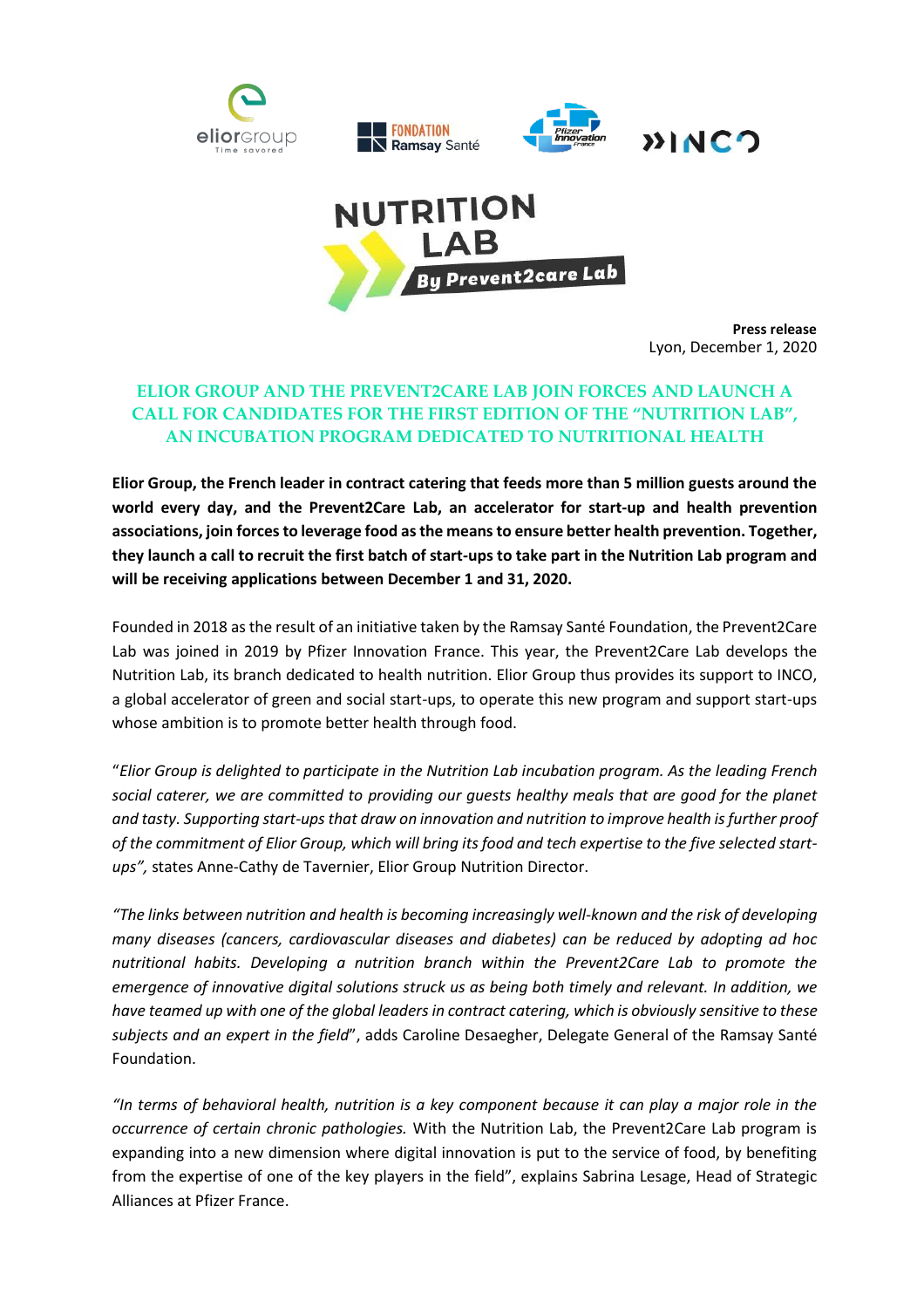## **A NATIONAL CALL FOR PROJECTS TO ACCELERATE 5 START-UPS**

**The call for projects to recruit the first batch of 5 start-ups which will take part in the Nutrition Lab is open until December 31, 2020.** The 5 selected start-ups will then receive free support for a period of 6 months and benefit from the INCO ecosystem (40 countries, 500 start-ups), as well as from Elior's food and tech expertise.

# **To find out about the selection criteria and apply, start-ups can visit the program's website and complete their application form: [www.prevent2carelab.co/nutritionlab](http://www.prevent2carelab.co/nutritionlab)**

The Nutrition Lab will be based in Lyon but will target start-ups throughout the entire country.

## **4 PRIORITY CHALLENGES FOR BETTER HEALTH NUTRITION**

For several years, nutrition has become an issue of growing concern in the onset of certain pathologies (obesity, cardiovascular diseases, cancers, etc.). Nonetheless, eating habits have changed little since 2005, despite measures implemented within the framework of the French PNNS (national health nutrition program): only 42% of adults and 23% of children consume at least 5 fruits and vegetables per day.

For this reason, the nutrition experts from the Elior group and INCO have identified 4 priority challenges that the Nutrition Lab start-ups must be able to address so as to pursue the efforts already made in the field of health nutrition:

- Develop new gourmet food products that respect consumers' health and encourage adopting better eating habits and taking pleasure in eating;
- Promote personalized nutrition by drawing on the contribution of new technologies to improve eating habits and practices;
- Provide better care through nutrition so as to improve the care and quality of life of patients suffering from chronic diseases, mental health disorders and other pathologies;
- Fight against eating disorders to prevent the food we eat from becoming a source of health risk (obesity, eating disorders, etc.).

**All information can be found on the dedicated site[: www.prevent2carelab.co/nutritionlab](http://www.prevent2carelab.co/nutritionlab)**